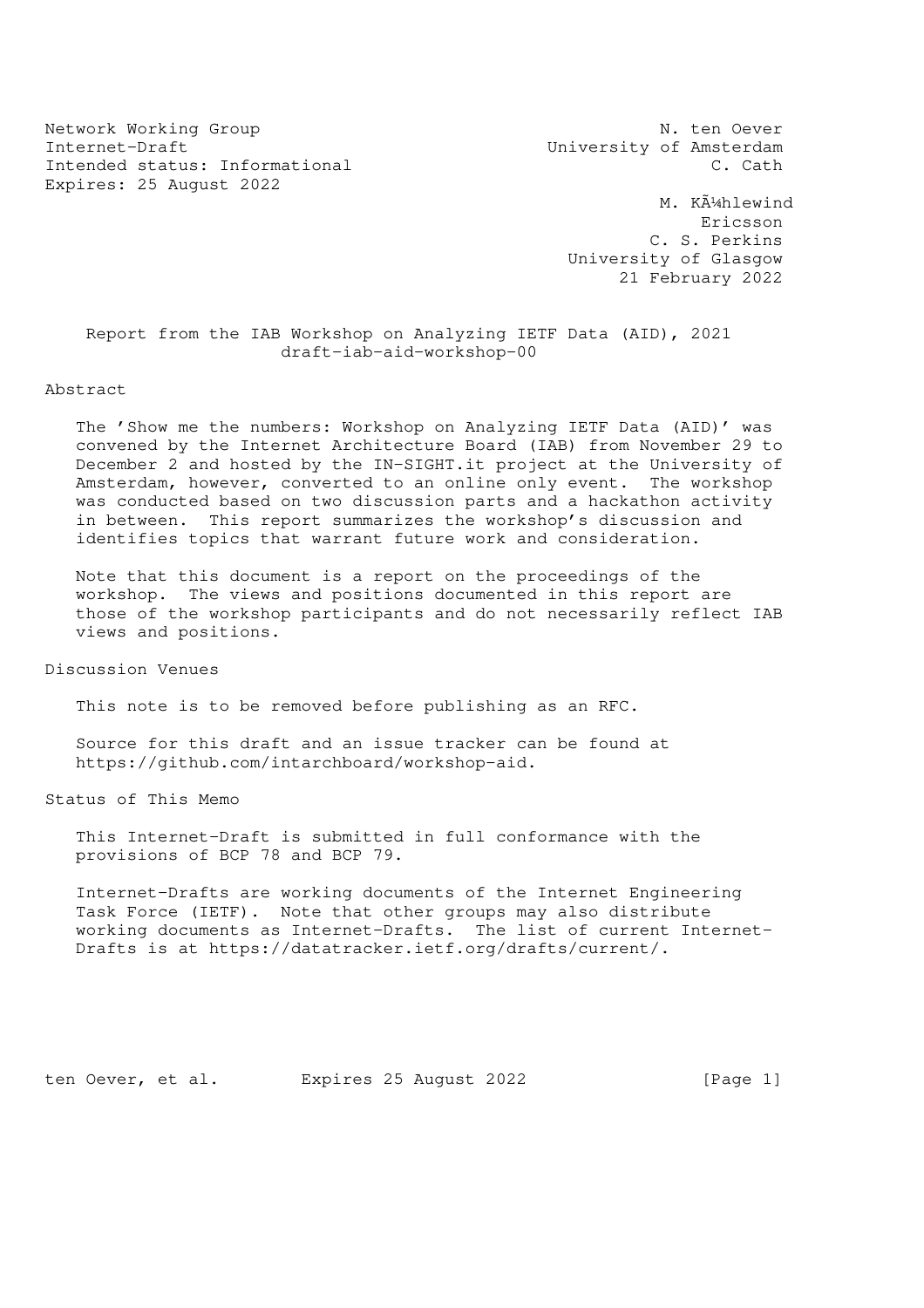Internet-Drafts are draft documents valid for a maximum of six months and may be updated, replaced, or obsoleted by other documents at any time. It is inappropriate to use Internet-Drafts as reference material or to cite them other than as "work in progress."

This Internet-Draft will expire on 25 August 2022.

Copyright Notice

 Copyright (c) 2022 IETF Trust and the persons identified as the document authors. All rights reserved.

 This document is subject to BCP 78 and the IETF Trust's Legal Provisions Relating to IETF Documents (https://trustee.ietf.org/ license-info) in effect on the date of publication of this document. Please review these documents carefully, as they describe your rights and restrictions with respect to this document. Code Components extracted from this document must include Revised BSD License text as described in Section 4.e of the Trust Legal Provisions and are provided without warranty as described in the Revised BSD License.

## Table of Contents

|      |                                                             | 3 |
|------|-------------------------------------------------------------|---|
|      | 2. Workshop Scope and Discussion                            | 3 |
| 2.1. | Tools, data, and methods                                    | 3 |
| 2.2. | Observations on affiliation and industry control $\ldots$ . | 4 |
|      | 2.3. Community and diversity                                | 5 |
|      | 2.4. Publications, process, and decision-making             | 6 |
|      | 2.5. Environmental Sustainability                           | 7 |
|      |                                                             | 7 |
|      |                                                             | 8 |
|      |                                                             | 8 |
|      | 4.2. Observations on affiliation and industry control       | 8 |
|      | 4.3. Community and diversity                                | 9 |
|      | 4.4. Publications, process, and decision-making             | 9 |
|      | 4.5. Environmental Sustainability<br>10                     |   |
| 5.   | 10                                                          |   |
| 6.   | 10                                                          |   |
| 7.   | 10                                                          |   |
| 8.   | 11                                                          |   |
|      | 11<br>8.1. Annex 1 - Data Taxonomy                          |   |
|      | 12                                                          |   |

ten Oever, et al. Expires 25 August 2022 [Page 2]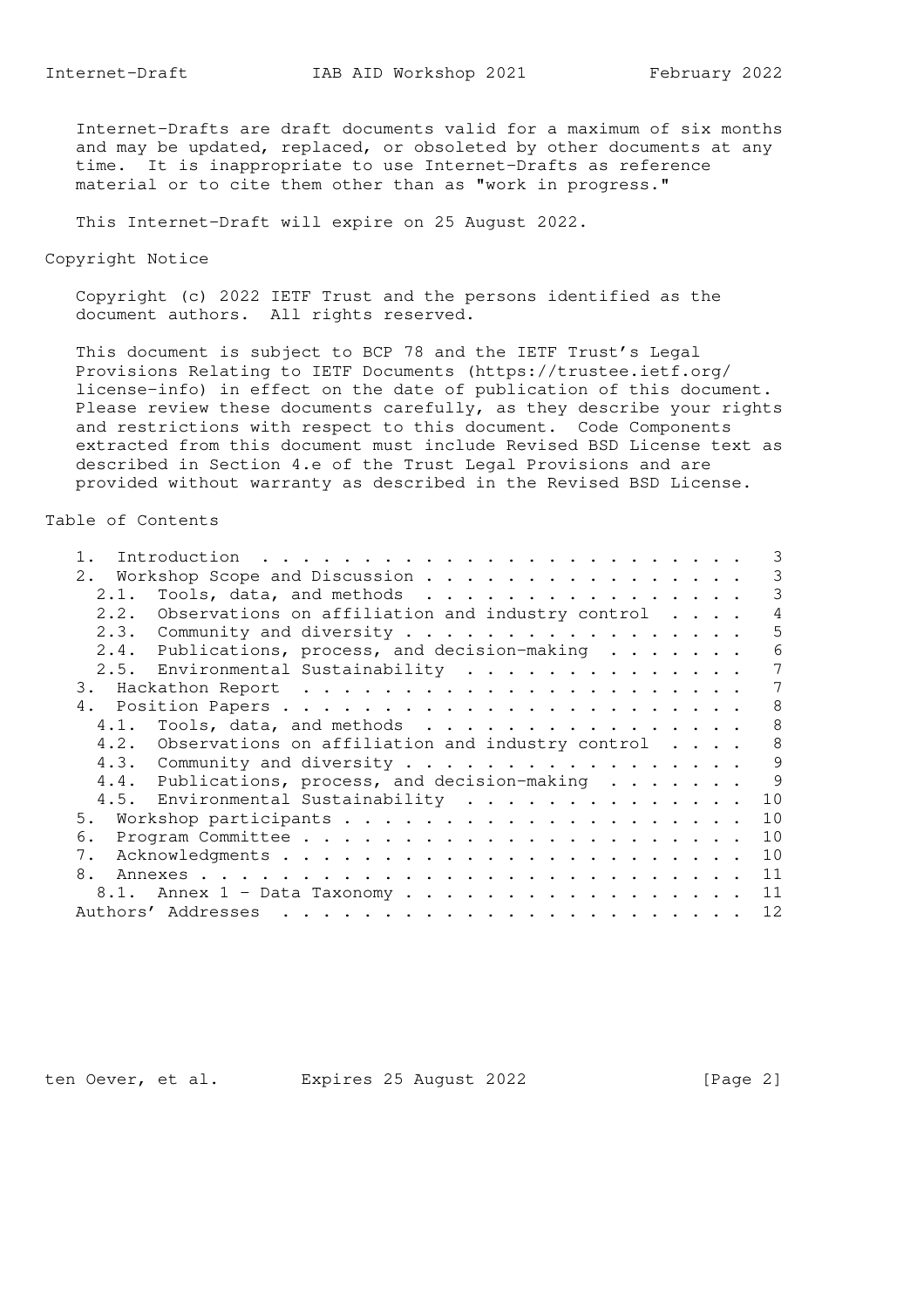1. Introduction

 The IETF, as an international Standards Developing Organization (SDO), hosts a diverse set of data including on the organization's history, development, and current standardization activities, including of Internet protocols and its institutions. A large portion of this data is publicly available, yet it is underutilized as a tool to inform the work in the IETF proper or the broader research community focused on topics like Internet governance and

 The aim of the IAB Workshop on Analyzing IETF Data (AID) 2021 was to study how IETF data is currently used, understand what insights can be drawn from that data, and to explore open questions around how that data may be further used in future.

 These questions can inform a research agenda drawing from IETF data, that fosters further collaborative work among interested parties, ranging from academia and civil society to industry and IETF leadership.

## 2. Workshop Scope and Discussion

trends in ICT standard-setting.

 The workshop was organized with two all-group discussion slots at the beginning and the end of the workshop. In between the workshop participants organized hacakthon activities, based on topics identifed during the initial discussion and submitted position papers. The follow topic areas have been identified and discussed.

## 2.1. Tools, data, and methods

 The IETF holds a wide range of data sources. The main ones used are the mailinglist archives, RFCs, and the datatracker. The latter provides information on participants, authors, meeting proceedings, minutes and more. Furthermore there are statistics for the IETF websites, working group Github repositories, IETF survey data and there was discussion about the utility of download statistics for the RFCs itself from different repos.

 There are a wide range of tools to analyze this data, produced by IETF participants or researchers interestested in the work of the IETF. Two projects that presented their work at the workshop were BigBang (https://bigbang-py.readthedocs.io/en/latest/) and Sodestream's IETFdata (https://github.com/glasgow-ipl/ietfdata) library; the RFC Prolog Database was described in a submitted paper (see Section Section 4 below). These projects could be used to add additional insights to the existing IETF statistics (https://www.arkko.com/tools/docstats.html) page and the datatracker

ten Oever, et al. Expires 25 August 2022 [Page 3]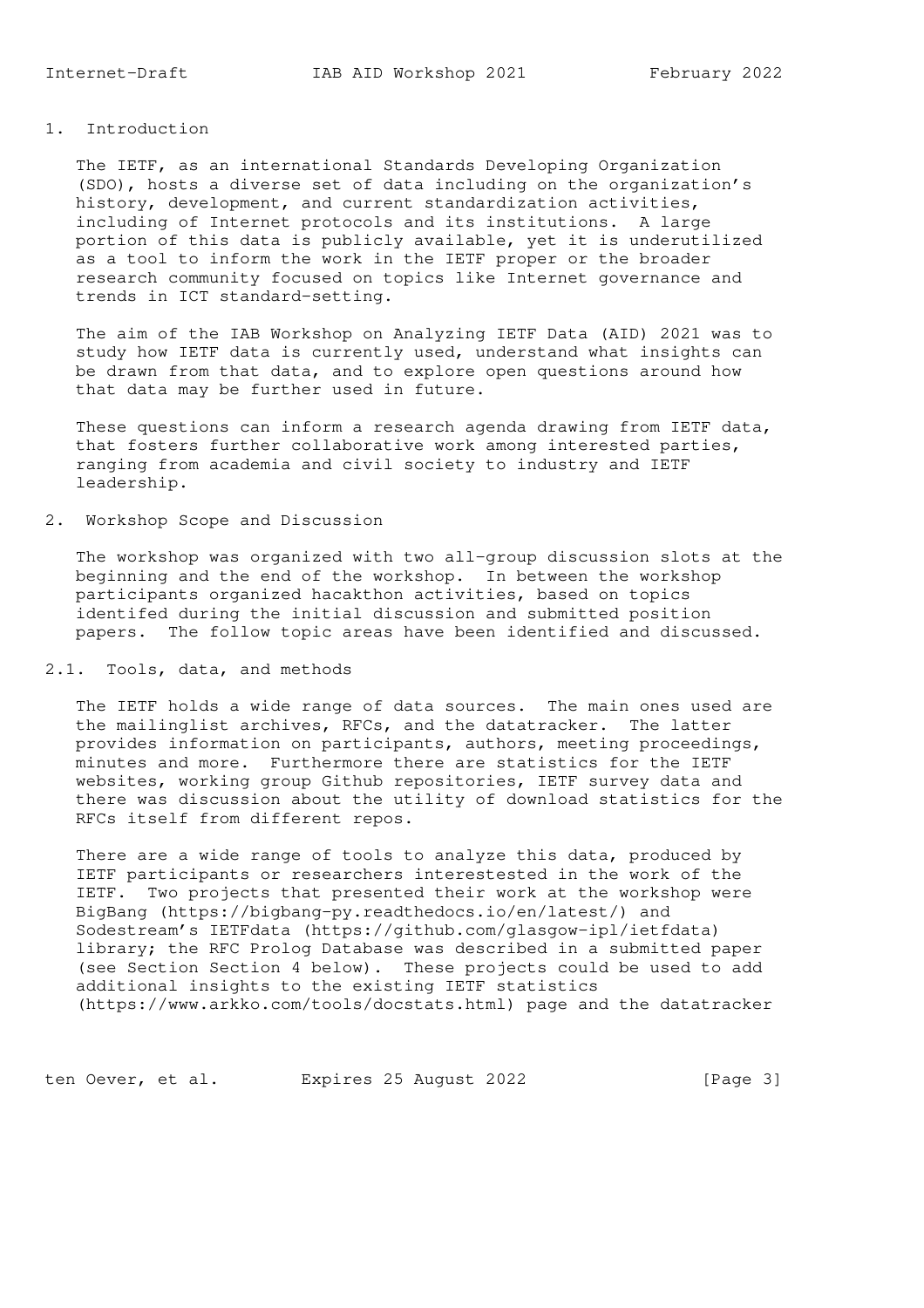statistics (https://datatracker.ietf.org/stats/), e.g., related to gender questions, however, privacy issues andd implication of making such data publicly available were discussed as well.

 The datatracker itself is a community tool that welcomes contributions, e.g. for additions to the existing interfaces or the statistics page directly (see https://notes.ietf.org/iab-aid datatracker-database-overview (https://notes.ietf.org/iab-aid datatracker-database-overview). Instructions how to set up aa local development environment can be found, at the time of the workshop, at https://notes.ietf.org/iab-aid-data-resources (https://notes.ietf.org/iab-aid-data-resources). Questions or any discussion can be issued to tools-discuss@ietf.org.

2.2. Observations on affiliation and industry control

 A large portion of the submitted position papers indicated interest in researching questions about industry control in the standardization process (vs. individual contributions in personal capacity), where industry control covers both, technical contribution and the ability to successfully standardize these contribution as well as competition on leadership roles. To assess these question it has ben discussed to investigate participant's affiliations including "indirect" affiliation e.g. by funding and changes in affiliation as well as the nessecarity to model company characteristics or stakeholder groups.

 Discussions about the analysis of IETF data shows that affiliation dynamics are hard to capture, due to the specifics of how the data is entered but also because of larger social dynamics. On the side of IETF data capture, affiliation is an open text field, which causes people to write their affiliation down in different ways (capitilization, space, word seperation, etc). A common data format could contribute to analyses that compare SDO performance and behavior of actors inside and across standards bodies. To help this a draft data model has been developed during hackathon portion of the workshop which can found under [Annex A].

 Furthermore, there is the issue of mergers and acquisitions and subsidiary companies. There is no authorotative exogenous source of variation for affiliation changes, so hand-collected and curated data is used to analyze changes in affiliation over time. While this approach is imperfect, conclusions can be drawn from the data. For example, in the case of mergers or acquisition where a small organizations joins a large organization, this results in a statistically significant increase in liklihood of an individual being put in a working group chair position BaronKanevskaia (https://www.iab.org/wp-content/IAB-uploads/2021/11/Baron.pdf)

ten Oever, et al. Expires 25 August 2022 [Page 4]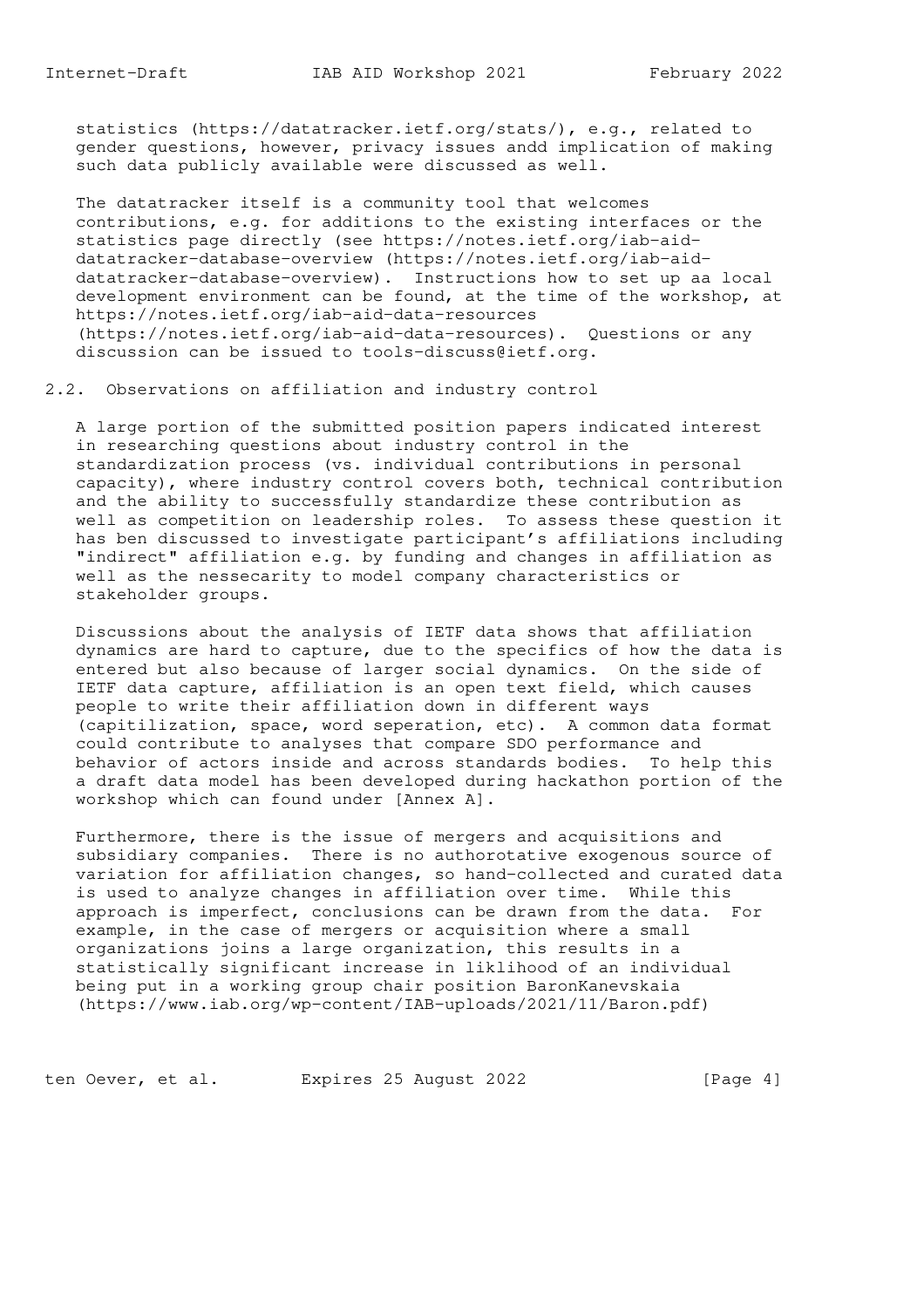### 2.3. Community and diversity

 High interest from the workshop participants was also on using existing data to better understand who the current IETF community is, especially in terms of diversity, and how to potentially increase diversity and thereby inclusivity, e.g. understanding if are there certain groups or lists that "drive people away" and why. Inclusivity and transparency about the standardization process are generally important to keep the Internet and its development process viable. As commented during the workshop discussion, when measuring and evaluating different angles of diversity it is also important to understand the actual goals that are intended when increasing diversity, e.g. in order to increase competence (mainly technical diversity from different companies and stakeholder groups) or relevance (also regional diversity and international footprint).

 The discussion on community and diversity spanned from methods that draw from novel text mining, time series clustering, graph mining and psycholinguistic approaches to understand the consensus mechanism to more speculative approaches about what it would take to build a feminist Internet. The discussion also covered the data needed to measure who is in the community and how diverse it is.

 The discussion highlighted that part of the challenge is defining what diversity means, how to measure it, or as one participant highlighted to define "who the average IETF is". The question was also raised what to do about missing data or non-participating or underrepresented communities, like women, individuals from the African continent and network operators. In terms of how IETF data is structured, various researchers mentioned that it is hard track conversations as mail threads, split, merge and change. The ICANN at-large model came up as an example of how to involve relevant stakeholders in the IETF that are currently not present. Vice versa, it is also interesting for outside communities (especially policy makers) to get a sense of who the IETF community is and keep them updated.

 The human element of the community and diversity was stressed, in order to understand the IETF community's diversity it is important to talk to people (beyond text analysis) and in order to ensure inclusivity individual participants must make an effort to, as one participant recounted, tell them their participation is valuable.

ten Oever, et al. Expires 25 August 2022 [Page 5]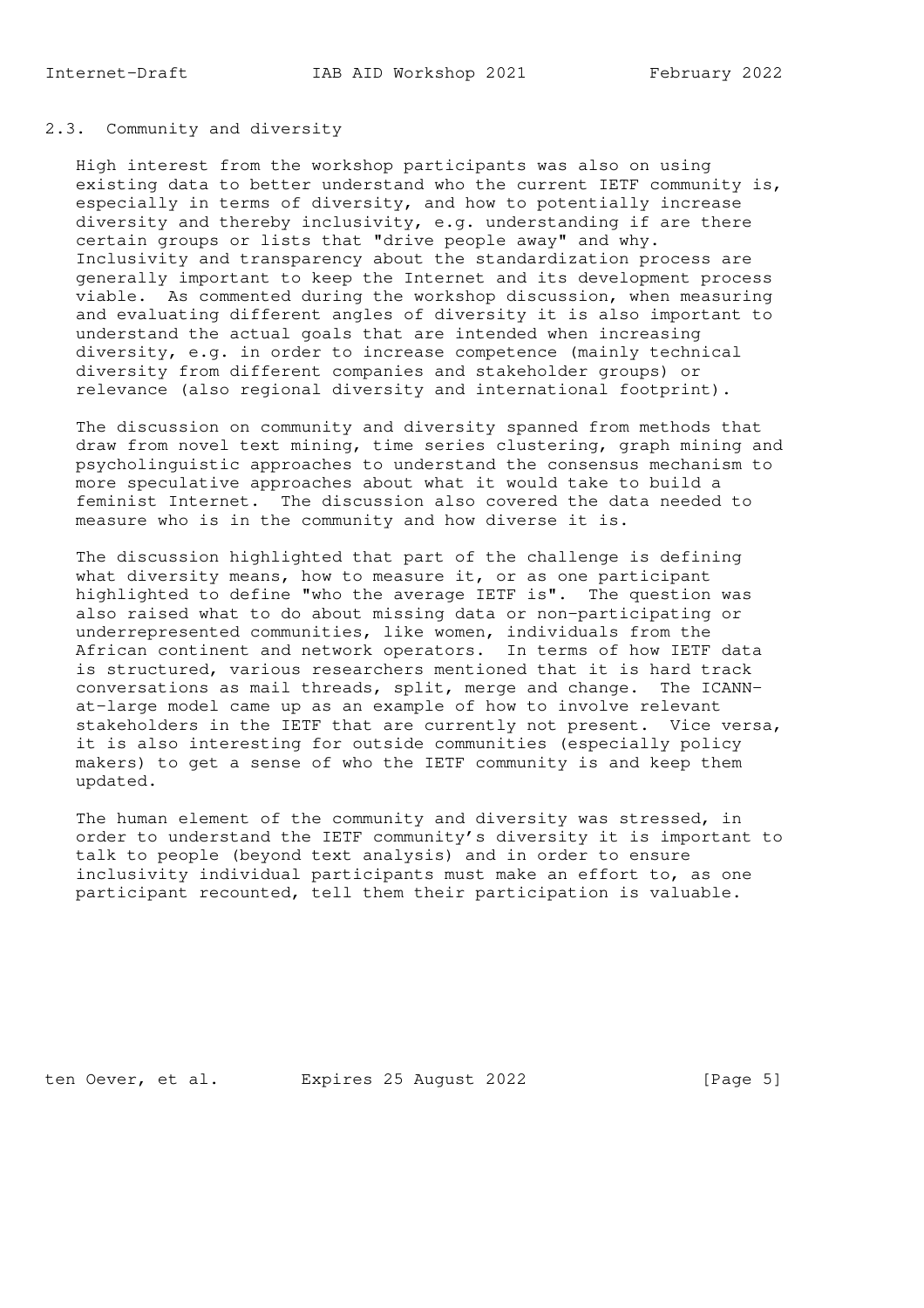# 2.4. Publications, process, and decision-making

 A number of submissions focussed on the RFC publication process, on the development of standards and other RFCs in the IETF, and on how the IETF make decisions. This included work on both technical decisions about the content of the standards, but also procedural and process decisions, and questions around how we can understand, model, and perhaps improve the standards process. Some of the work considered what makes a successful RFC, how are RFCs used and referenced, and about what can we learn by studying the RFCs, drafts, and email discussion.

 There were three sets of questions to consider in this area. The first related to success and failure of standards, and considered what makes a successful/good RFC? What makes the process of RFC making successful? And how are RFCs used and referenced once published? Discussion considered how to better understand the path from an internet draft to an RFC, to see if there are specific factors lead to successful development of a draft into an RFC. Participants explored the extent to which this depends on the seniority and experience of the authors, on the topic and IETF area, extent and scope of mailing list discussion, and other factors, to understand whether success of a draft can be predicted, and whether interventions can be developed to increase the likelihood of success for work.

 The second question was around decision making. How does the IETF make design decisions? What are the bottlenecks in effective decision making? When is a decision made? And what is the decision? Difficulties here lie in capturing decisions and the results of consensus calls early in the process, and understanding the factors that lead to effective decision making.

 Finally, there were questions around what can be learn about protocols by studying IETF publications, processes, and decision making? For example, are there insights to be gained around how security concerns are discussed and considered in the development of standards? Is it possible to verify correctness of protocols and/or detect ambiguities? Extract implementations?

 Answers to these questions come from analysis of IETF emails, RFCs and Internet-Drafts, meeting minutes, recordings, Github data, and external data such as surveys, etc.

ten Oever, et al. Expires 25 August 2022 [Page 6]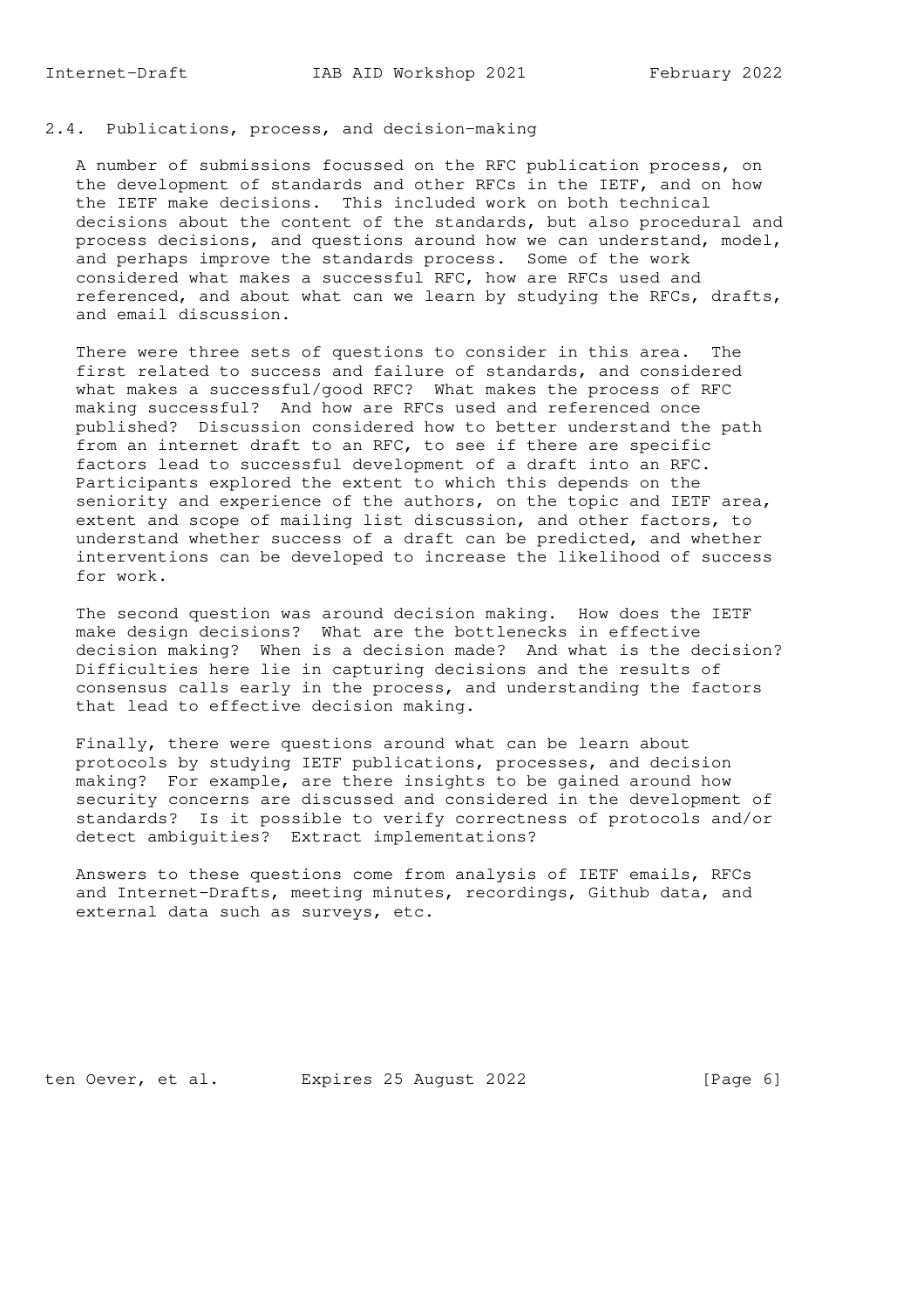# 2.5. Environmental Sustainability

 The final discussion session considered environmental sustainability. It discussed what is the IETF's role with respect to climate change both in terms on what is the environmental impact of the way the IETF develops standards, and in terms of what is the environmental impact of the standards the IETF develops?

 Discussion started by considering how sustainable are IETF meetings, focussing on how much CO2 emissions are IETF meetings responsible for and how can we make the IETF more sustainable. Analysis looked at the home locations of participants, meeting locations, and carbon footprint of air travel and remote attendance, to estimate the carbon costs of an IETF meeting. Initial results suggest that the costs of holding multiple in-person IETF meetings per year are likely unsustainable, although the analysis is ongoing.

 Discussion also considered to what extent are climate impacts considered in the development and standardization of Internet protocols? It reviewed the text of RFCs and active working group drafts, looking for relevant keywords to highlight the extent to which climate change, energy efficiency, and related topics are considered in the design of Internet protocols, to show the limited extent to which these topics have been considered. Ongoing work is considering meeting minutes and mail archives, to get a fuller picture, but initial results show only limited consideration of these important issues.

### 3. Hackathon Report

 The middle two days of the workshop were organized as a hackathon. The aims of the hackathon were to 1) acquaint people with the different data sources and analysis methods, 2) seek to answer some of the questions that came up during presentations on the first day of the workshop, 3) foster collaboration among researchers to grow a community of IETF data researchers.

At the end of Day 1, the plenary presentation day, people were invited to divide themselves in groups who selected their own respective facilitators. All groups had their own work space and could use their own communication methods and channels, or use IETF's gather.town. Furthermore, daily check-ins were organized during the two hackathon days. At the final day the hackathon groups presented their work in a plenary session.

ten Oever, et al. Expires 25 August 2022 [Page 7]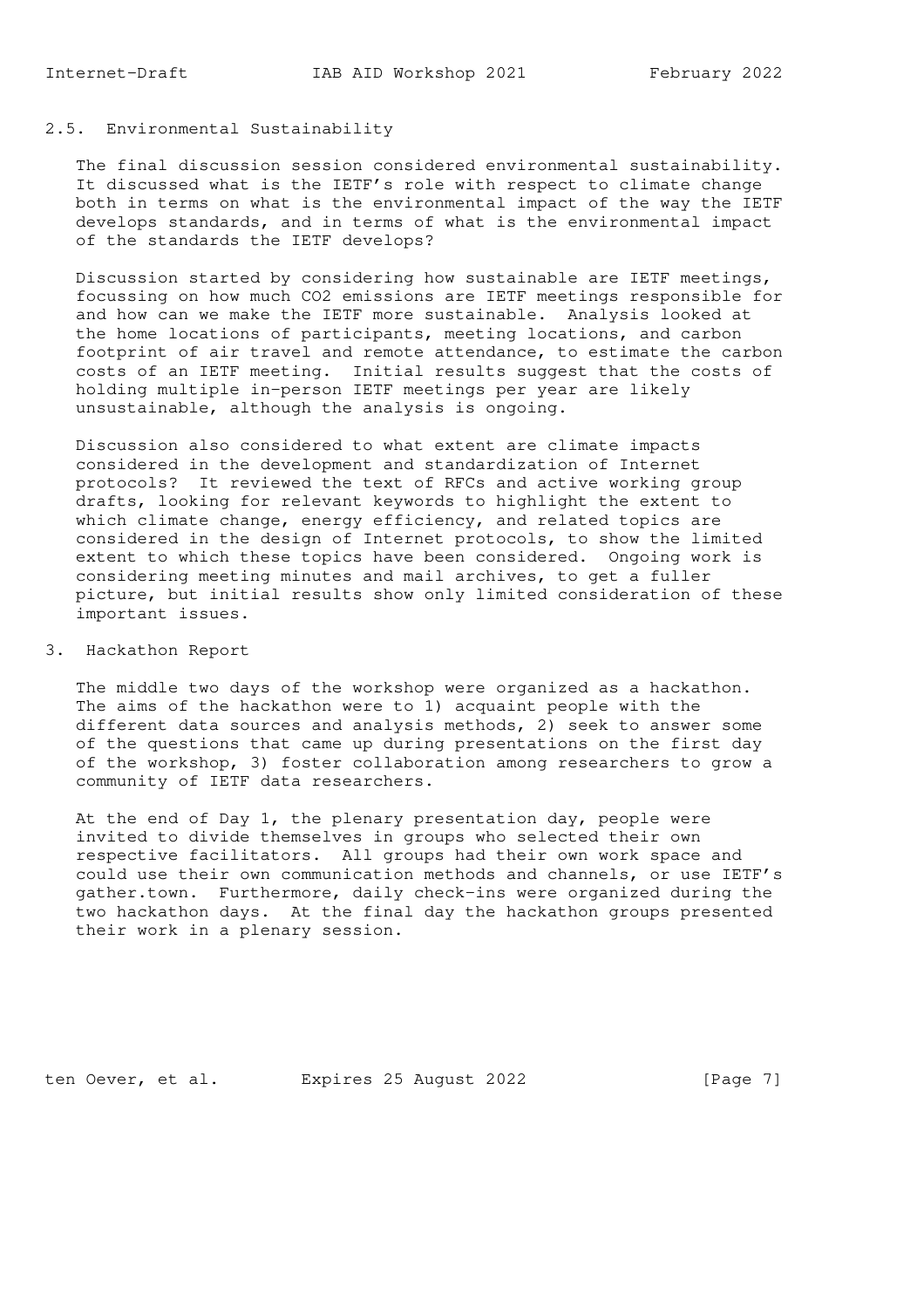The objectives of the hackathon, according to the co-chairs, have been met, and the output significantly exceeded expectations. It allowed for more interaction then academic conferences and produced some actual research results by people who had not collaborated before the workshop.

 Future workshops that choose to integrate a hackathon could consider to ask participants to submit groups, issues, and questions beforehand (potentially as part of the positions paper or the sign-up process) to facilitate the formation of groups.

4. Position Papers

4.1. Tools, data, and methods

 Sebastian Benthall Using Complex Systems Analysis to Identify Organizational Interventions (https://www.iab.org/wp-content/IAB uploads/2021/11/Benthall.pdf)

 Stephen McQuistin, Colin Perkins The ietfdata Library (https://www.iab.org/wp-content/IAB-uploads/2021/11/McQuistin.pdf)

 Marc Petit-Huguenin The RFC Prolog Database (https://www.iab.org/wp content/IAB-uploads/2021/11/Petit-Huguenin.txt)

 Jari Arkko Observations about IETF process measurements (https://www.iab.org/wp-content/IAB-uploads/2021/11/Arkko.pdf)

4.2. Observations on affiliation and industry control

 Justus Baron, Olia Kanevskaia Competition for Leadership Positions in Standards Development Organizations (https://www.iab.org/wp-content/ IAB-uploads/2021/11/Baron.pdf)

 Nick Doty Analyzing IETF Data: Changing affiliations (https://www.iab.org/wp-content/IAB-uploads/2021/11/Doty.pdf)

 Don Le Position Paper (https://www.iab.org/wp-content/IAB uploads/2021/11/Le.pdf)

 Elizaveta Yachmeneva Research Proposal (https://www.iab.org/wp content/IAB-uploads/2021/11/Yachmeneva.pdf)

ten Oever, et al. Expires 25 August 2022 [Page 8]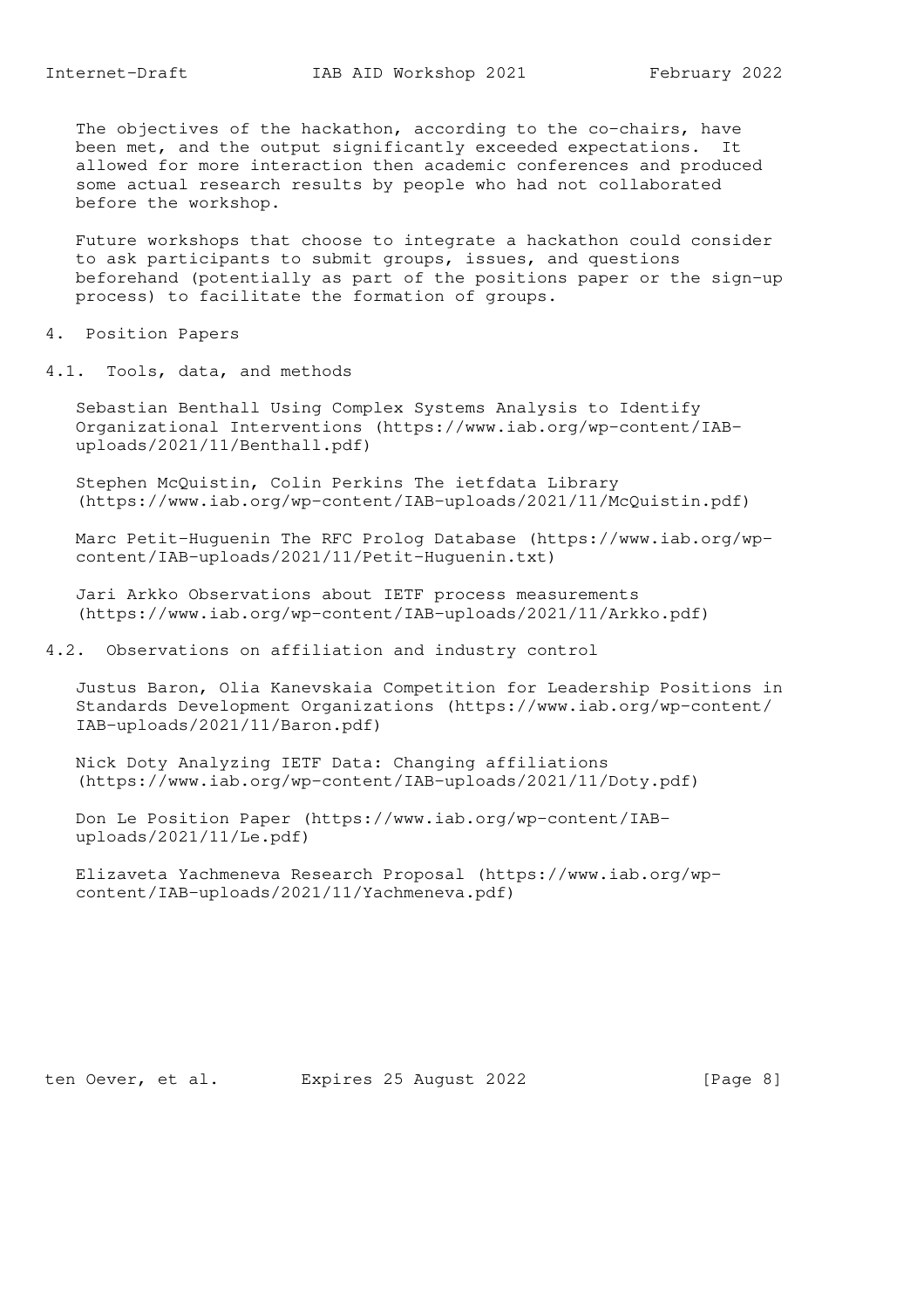4.3. Community and diversity

 Priyanka Sinha, Michael Ackermann, Pabitra Mitra, Arvind Singh, Amit Kumar Agrawal Characterizing the IETF through its consensus mechanisms (https://www.iab.org/wp-content/IAB-uploads/2021/11/ Sinha.pdf)

 Mallory Knodel Would feminists have built a better internet? (https://www.iab.org/wp-content/IAB-uploads/2021/11/Knodel.pdf)

 Wes Hardaker, Genevieve Bartlett Identifying temporal trends in IETF participation (https://www.iab.org/wp-content/IAB-uploads/2021/11/ Hardaker.pdf)

 Lars Eggert Who is the Average IETF Participant? (https://www.iab.org/wp-content/IAB-uploads/2021/11/Eggert.pdf)

 Emanuele Tarantino, Justus Baron, Bernhard Ganglmair, Nicola Persico, Timothy Simcoe Representation is Not Sufficient for Selecting Gender Diversity (https://www.iab.org/wp-content/IAB-uploads/2021/11/ Tarantino.pdf)

4.4. Publications, process, and decision-making

 Michael Welzl, Carsten Griwodz, Safiqul Islam Understanding Internet Protocol Design Decisions (https://www.iab.org/wp-content/IAB uploads/2021/11/Welzl.pdf)

 Ignacio Castro et al Characterising the IETF through the lens of RFC deployment (https://dl.acm.org/doi/abs/10.1145/3487552.3487821)

 Carsten Griwodz, Safiqul Islam, Michael Welzl The Impact of Continuity (https://www.iab.org/wp-content/IAB-uploads/2021/11/ Griwodz.pdf)

 Paul Hoffman RFCs Change (https://www.iab.org/wp-content/IAB uploads/2021/11/Hoffman.pdf)

 Xue Li, Sara Magliacane, Paul Groth The Challenges of Cross-Document Coreference Resolution in Email (https://www.iab.org/wp-content/IAB uploads/2021/11/Groth.pdf)

 Amelia Andersdotter Project in time series analysis: e-mailing lists (https://www.iab.org/wp-content/IAB-uploads/2021/11/Andersdotter.pdf)

 Mark McFadden Position Paper (https://www.iab.org/wp-content/IAB uploads/2021/11/McFadden.pdf)

ten Oever, et al. Expires 25 August 2022 [Page 9]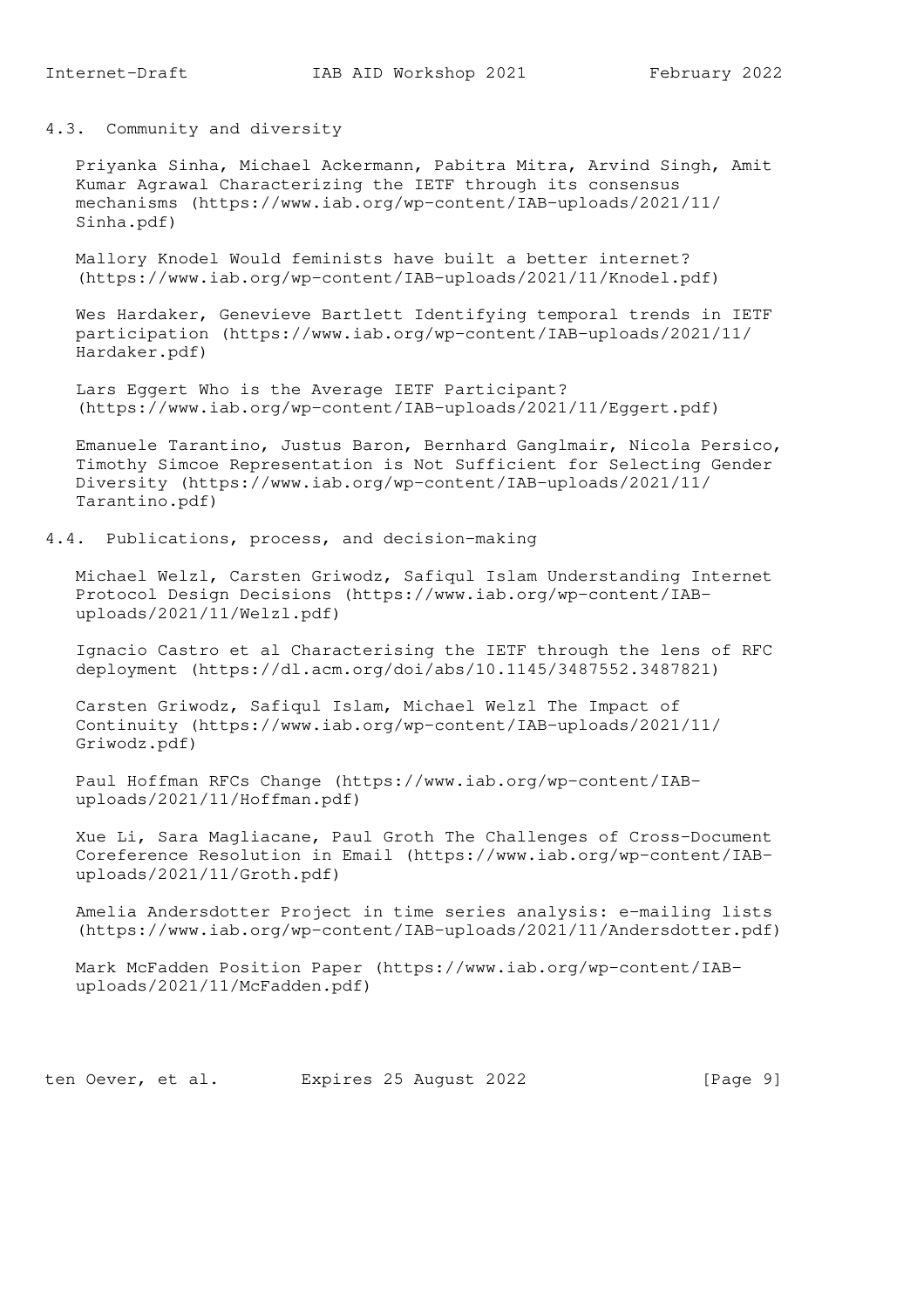# 4.5. Environmental Sustainability

 Christoph Becker Towards Environmental Sustainability with the IETF (https://www.iab.org/wp-content/IAB-uploads/2021/11/Becker.pdf)

 Daniel Migault CO2eq: Estimating Meetings' Air Flight CO2 Equivalent Emissions: An Illustrative Example with IETF meetings (https://www.iab.org/wp-content/IAB-uploads/2021/11/Migault.pdf)

5. Workshop participants

 Bernhard Ganglmair, Carsten Griwodz, Christoph Becker, Colin Perkins, Corinne Cath, Daniel Migault, Don Le, Effy Xue Li, Elizaveta Yachmeneva, Francois Ortolan, Greg Wood, Ignacio Castro, Jari Arkko, Justus Baron, Karen O'Donoghue, Lars Eggert, Mallory Knodel, Marc Petit-Huguenin, Mark McFadden, Michael Welzl, Mirja Kuehlewind, Nick Doty, Niels ten Oever, Priyanka Sinha, Safiqul Islam, Sebastian Benthall, Stephen McQuistin, Wes Hardaker, and Zhenbin Li.

6. Program Committee

 The workshop Program Committee members were Niels ten Oever (chair, University of Amsterdam), Colin Perkins (chair, IRTF, University of Glasgow), Corinne Cath (chair, Oxford Internet Institute), Mirja Kuehlewind (IAB, Ericsson), Zhenbin Li (IAB, Huawei), and Wes Hardaker (IAB, USC/ISI).

7. Acknowledgments

 The Program Committee wishes to extend its thanks to Cindy Morgan for logistics support and to Kate Pundyk for notetaking.

 This workshop was made possible through funding from the Dutch Research Council (NWO) through grant MVI.19.032 as part of the programme 'Maatschappelijk Verantwoord Innoveren (MVI)'.

 We would like to thank the Ford Foundation for their support that made participation of Corinne Cath, Kate Pundyk, and Mallory Knodel possible (grant number, 136179, 2020).

 This work is supported in part by the UK Engineering and Physical Sciences Research Council under grant EP/S036075/1.

ten Oever, et al. Expires 25 August 2022 [Page 10]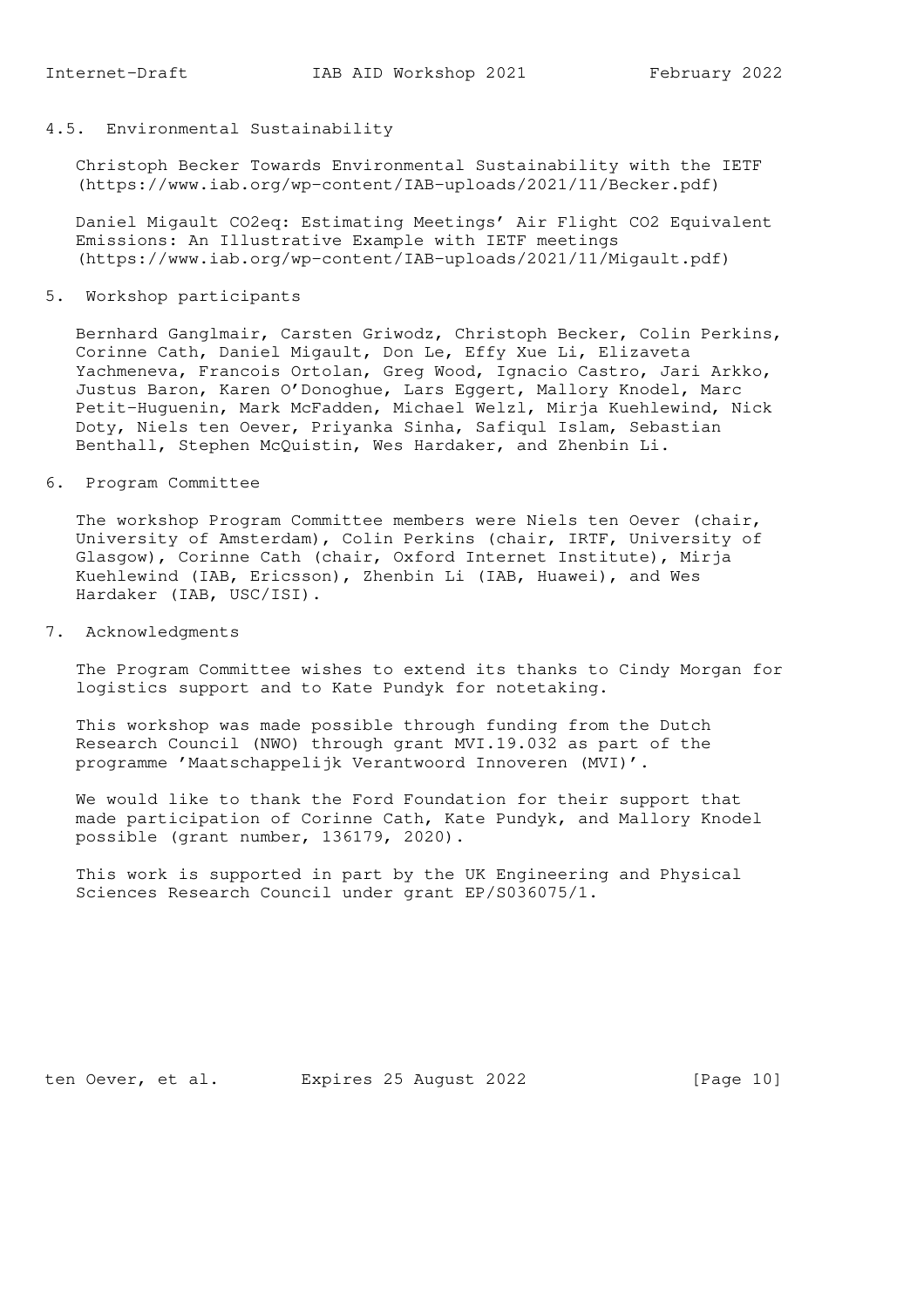- 8. Annexes
- 8.1. Annex 1 Data Taxonomy

A Draft Data Taxonomy for SDO Data:

 Organization: Organization Subsidiary Time Email domain Website domain Size Revenue, annual Number of employees Org - Affiliation Category (Labels) ; 1 : N Association Advertising Company Chipmaker Content Distribution Network Content Providers Consulting Cloud Provider Cybersecurity Financial Institution Hardware vendor Internet Registry Infrastructure Company Networking Equipment Vendor Network Service Provider Regional Standards Body Regulatory Body Research and Development Institution Software Provider Testing and Certification Telecommunications Provider Satellite Operator

 Org - Stakeholder Group : 1 - 1 Academia Civil Society Private Sector -- including industry consortia and associations; state-owned and government-funded businesses Government Technical Community (IETF, ICANN, ETSI, 3GPP, oneM2M, etc) Intergovernmental organization

 SDO: Membership Types (SDO) Members (Organizations for some, individuals for others...) Membership organization Regional SDO ARIB ATIS CCSA ETSI TSDSI TTA TTC Consortia

Country of Origin: Country Code

Number of Participants

Patents Organization Authors -  $1 : N$  - Persons/Participants Time Region Patent Pool Standard Essential Patent If so, for which standard

 Participant (An individual person) Name 1: N - Emails Time start / time end

1 : N : Affiliation Organization Position Time start / end

1 : N : Affiliation - SDO Position SDO Time

Email Domain (personal domain)

(Contribution data is in other tables)

 Document Status of Document Internet Draft Work Item Standard Author - Name Affiliation - Organization Person/Participant (Affiliation from Authors only?)

ten Oever, et al. Expires 25 August 2022 [Page 11]